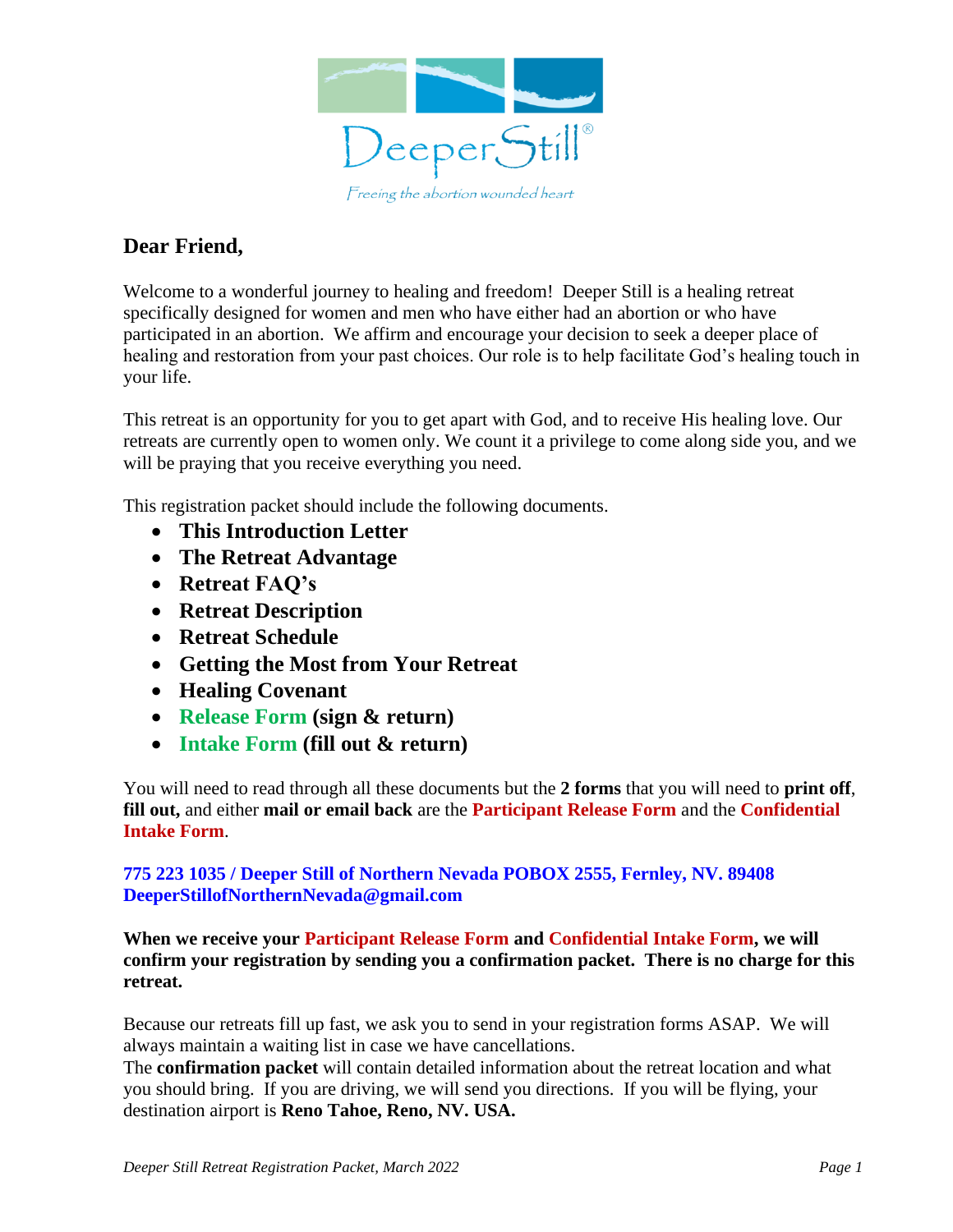The intake form will take some time and thought to complete. You may find that some "old" emotions and memories surface as you fill it out. This is normal so do not be discouraged, but rather press through. These are simply indicators of places that may still need a healing touch.

After we have sent out your confirmation letter and within 1-2 weeks of the retreat, we will call you to touch base and answer any of your questions**.** 

There will be other people attending the retreat who make up our Ministry Team. They will be serving in several capacities, such as: hospitality, prayer support, teaching, leading us in worship and facilitating personal prayer ministry with each of you. You will be blessed by the gifts and talents of many. The women and men that serve on our Ministry Team are hand picked and trained by us. **Our female team members only minister to our female participants and our male team members only minister to our male participants**. We can assure you that you can trust them all to be sensitive to the leading of the Lord, your needs, and your confidentiality.

**This Deeper Still Retreat can be a real milestone in your life**. God wants you to be healed, made whole, and set free to live the life He has for you. Here are a few comments made by other participants who have attended our retreat:

"There are no words to describe the overall experience. I am still experiencing so much freedom, so much joy. I've been set free by the grace of God. Bless you all for helping me to find this freedom".

"Before that retreat, I didn't know if I could stand to live another day. Now, every day truly is a gift from God, beautifully packaged and full of surprises that are custom-designed to bless my life. Experiencing this new life makes me want it for everyone, but especially for women who have had so much stolen from them, as I did."

"Letting go of some of my strongholds was a liberating thing. I do finally believe that God has forgiven me, my baby has forgiven me and now I can forgive myself. I can do that because what Jesus did for me was enough. Thank you for helping me see that".

We urge you to prayerfully consider this wonderful weekend. When you say "Yes" to the Lord, He will beautifully prepare your heart to receive all He has for you.

With great expectation of His mercy and love,

Treion Dally Deeper Still Chapter Leader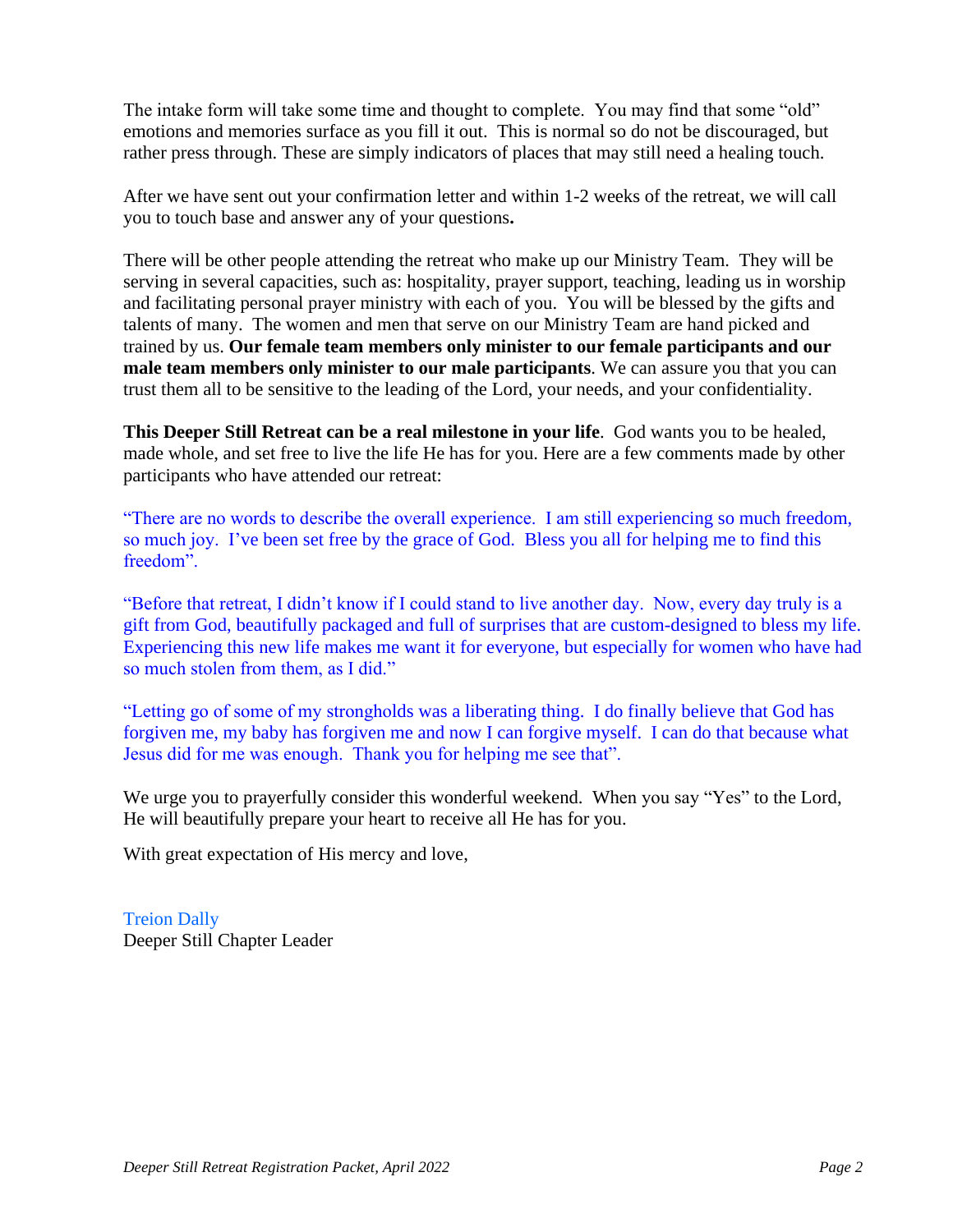## **The Retreat Advantage**

Our heavenly Father is full of mercy, grace, and compassion. He longs to see the wounded and grief-stricken healed and set free from their captivity. The Bible teaches in Isaiah 61:1-3 that God has anointed us, His people, to bring good news to the afflicted, to bind up the brokenhearted, to proclaim liberty to the captives and to bring freedom to the prisoners. Further it says that we are to comfort all who mourn, to give a garland of beauty instead of ashes, to anoint with the oil of gladness instead of mourning, and to place a mantle of praise where there has been a spirit of fainting.

This scripture is the backdrop for our Deeper Still retreats.

God can bring healing to people in a variety of ways, but we have found that a retreat setting is the most conducive venue to help us go to deep places of healing in a short amount of time.

- **You get away from familiar routines & responsibilities for a whole weekend.**
- **You can stay focused on the necessary healing tasks without disengaging.**
- **You join a small community of people on a similar journey.**
- **You can relax in a beautiful and comfortable setting.**
- **You experience a Christ-centered spiritual make-over.**
- **You are part of a safe and confidential community.**
- **You are well fed from God's word.**
- **You are well fed from the wonderful food we serve.**
- **You receive deeper levels of healing and freedom.**
- **Your destiny in God is re-ignited.**
- **You go home a different person than when you came.**
- **There is no financial fee to attend this retreat.**

So, what's not to love? If you're ready for one of the most eternally significant weekends of your life, please join us.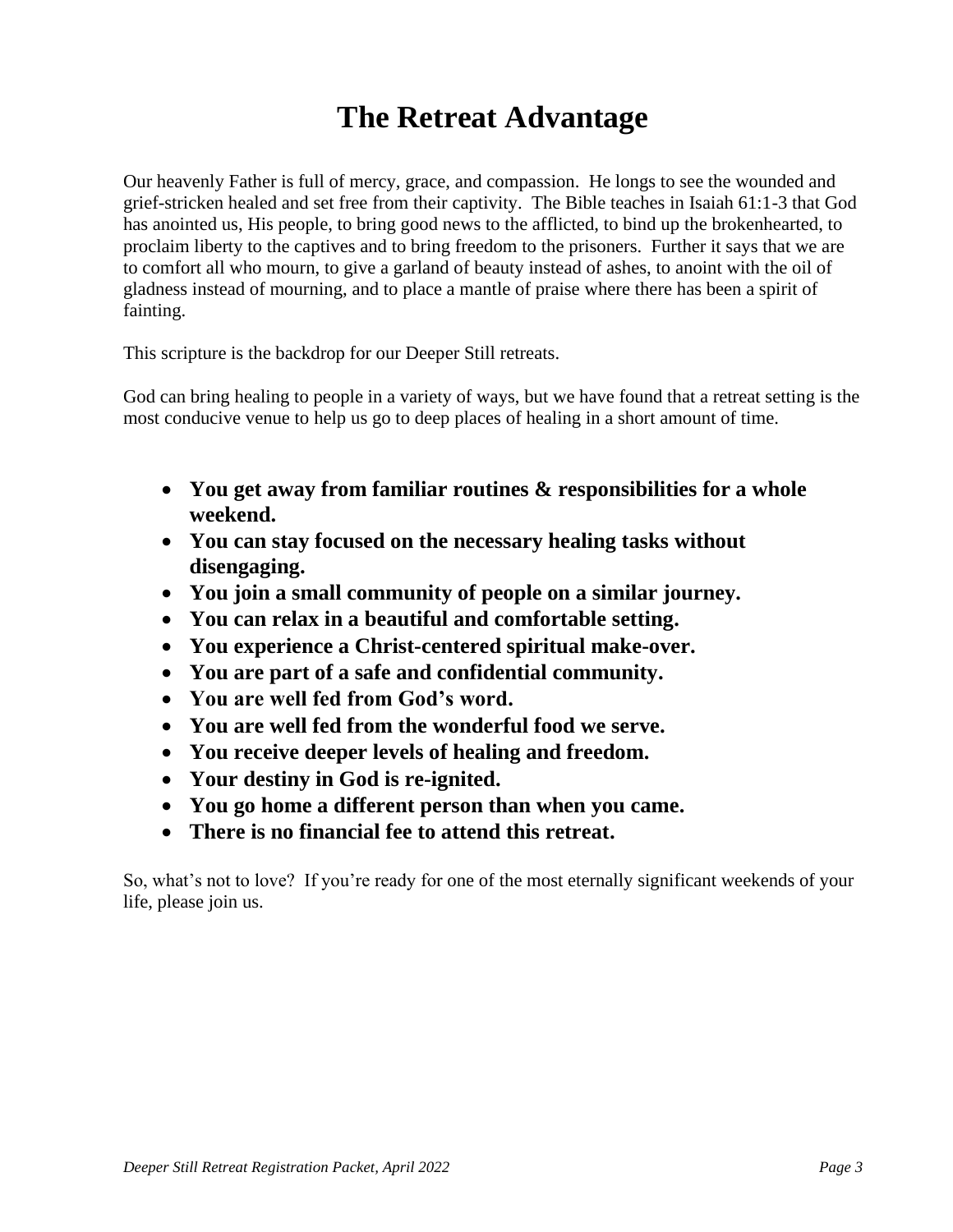# **Retreat FAQ's**

You will find plenty of information about our Deeper Still retreats as you continue to browse, but here are a few basics.

- **Our retreats run from Friday afternoon Until Sunday afternoon. If you are flying in or driving more than 4 hours, we suggest you plan to arrive on Thursday and stay the night at a hotel near the airport in Reno.**
- **Our Retreat is a 45-minute drive from the Reno airport.**
- **The airport is Reno-Tahoe (RNO) Reno, NV. (USA). You need to make this airport your destination.**
- **Reno, Nevada is on Pacific Standard Time.**
- **We can accommodate between 4 and 8 participants per retreat. We cannot accommodate any friends or family members.**
- **We can arrange to give you transportation to and from the airport. You can also rent a car if you would prefer.**
- **There is limited cell phone coverage at the retreat.**
- **There is no registration fee to attend this retreat**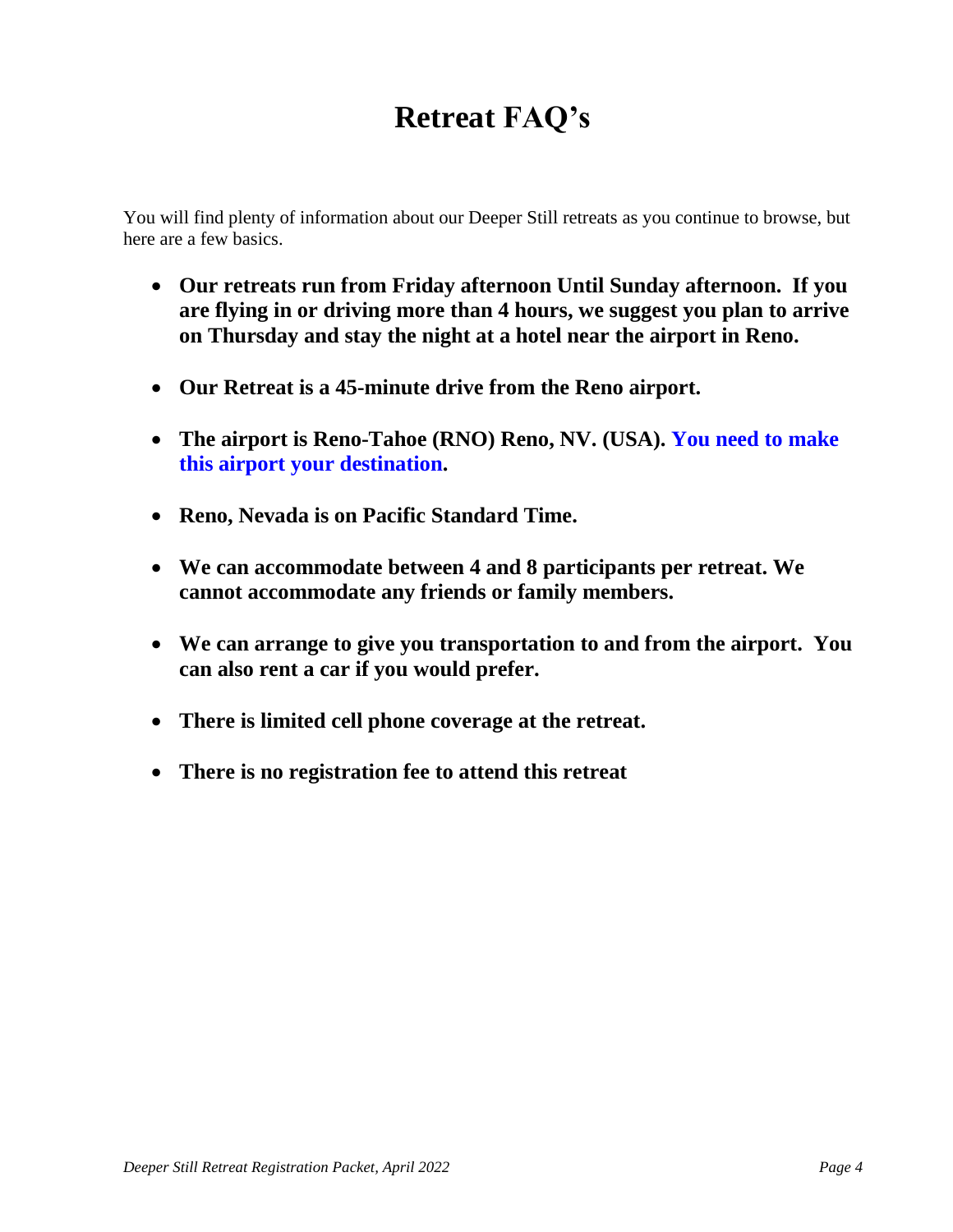## **Retreat Description**

**Friday afternoon**: The retreat starts with a welcome, introductions, and some opening remarks to set a framework and expectations for the weekend. Next, we spend some time in singing and worship. This invites God's presence and His peace. It also prepares our hearts to be knit together.

**Friday evening**: This evening is spent in sharing our stories. This is a critical first step in the healing process. For many of you this may be the first time you will have ever openly shared your story. Some of our team members will also share a brief story from their life. Some team members have had abortions and others have not, but we all have a story of a healing journey. We believe it's important for us as team members to be vulnerable and transparent with you, even as we are asking you to do the same.

**Saturday morning**: We start the morning with worship and then we prepare our hearts to receive healing. Next, we do a teaching called *The Perfect Plan*. It reveals how God designed us and the value He places on each one of us. The next teachings are called *The Perfect Sacrifice and Canceling the Debt*. It covers the atoning work of Jesus Christ on the cross to free us from our guilt, shame, and the price we can't pay for our own redemption. After these teachings, a team member will lead you through a time of prayer addressing these issues.

**Saturday afternoon**: Redemptive grieving is a necessary step in the healing process. We address this issue and offer you tangible ways to connect with your lost child(ren). This gesture brings a redemptive action to your grief.

Next, we affirm the vital role of motherhood and fatherhood. Abortion damages the heart of a mother and a father. Only as your mother's heart or father's heart is spiritually reconciled to your lost child(ren) can you be free to embrace your calling to mother or father from a healthy heart. We refer to this calling as the "Mother Mantle" and the "Father Mantle". We affirm this healing step with a powerful symbol as well.

Next, we pray with you to break the common spiritual strongholds that can be erected in our lives because of sin and poor choices. Next is an opportunity for personal prayer ministry, or free time.

**Saturday evening**: After dinner, we do some sharing from the day. Then, we address taking responsibility for the consequences of abortion that can affect our living children, our cities, our churches, and our land. We then spend the rest of the evening in "crying out" for the restoration of the many areas of your life where you have lost hope, passion, and vision. We combine our prayers with worship, and celebration of the work God has done. By this time, joy begins to spring forth.

**Sunday morning**: We end the weekend with a beautiful memorial service, communion, and brunch.

For the next 2-3 weeks following the retreat, we initiate an email chat or text thread, to help you continue to process your experiences. Then 6 weeks out after the retreat we have a reunion dinner so that we can reconnect and share what has happened in your life since the retreat.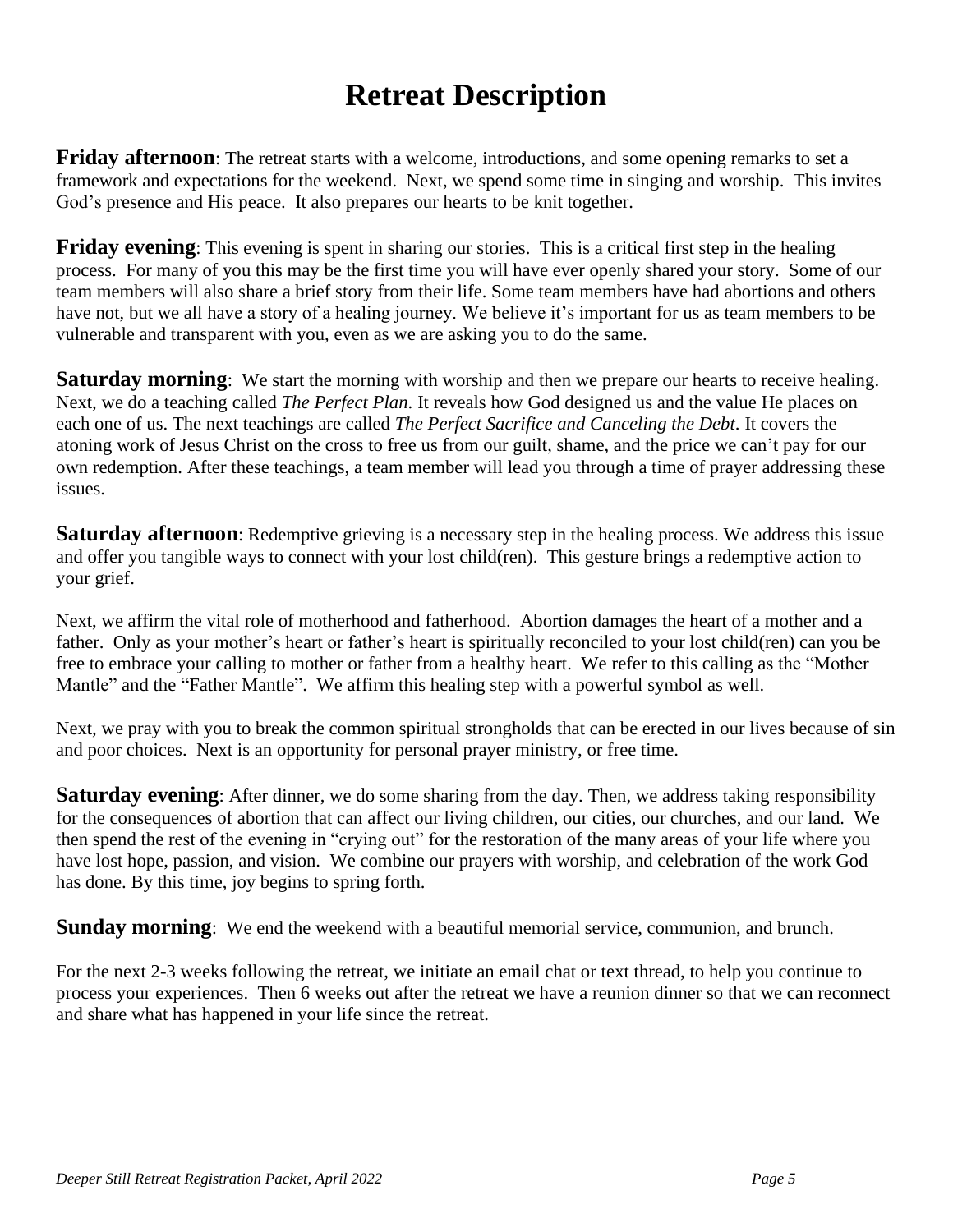# Deeper Still Retreat Schedule<sup>\*</sup>

| <b>Friday</b>   |            |                                                   |
|-----------------|------------|---------------------------------------------------|
| 2:00-3:00       |            | Check-in                                          |
| $3:00-4:00$     | Session 1  | <b>Welcome &amp; Opening Remarks</b>              |
| $4:00 - 4:45$   |            | Why We Worship & Worship                          |
| 4:45-5:00       |            | <b>Break</b>                                      |
| 5:00-6:00       | <b>"O</b>  | <b>Dinner</b>                                     |
| $6:00 - 6:30$   | Session 2  | Why We Share Our Stories                          |
| 6:30-10:00      |            | <b>Sharing Your Story</b>                         |
| <b>Saturday</b> |            |                                                   |
| $7:45-8:15$     | <b>"OI</b> | <b>Breakfast</b>                                  |
| 8:30-9:00       | Session 3  | Overview of the Day & Desperate for Healing       |
| 9:00-9:30       |            | Worship                                           |
| 9:30-9:45       |            | <b>Break</b>                                      |
| 9:45-10:15      | Session 4  | The Perfect Plan                                  |
| 10:15-11:15     | Session 5  | <b>The Perfect Sacrifice</b>                      |
| 11:15-12:30     | Session 6  | Canceling the Certificate of Debt                 |
| 12:30-1:15      | <b>"OI</b> | Lunch                                             |
| $1:15 - 2:15$   | Session 7  | Grieving & Reconciliation                         |
| $2:15-3:15$     | Session 8  | The Mother Mantle & The Father Mantle             |
| $3:15-6:00$     | Session 9  | Breaking Strongholds, Soul Ties, Listening Prayer |
| $6:00 - 6:45$   | <b>"O</b>  | <b>Dinner</b>                                     |
| 7:00-7:45       | Session 10 | Reflections from the Day                          |
| 7:45-8:30       | Session 11 | <b>Cultural Responsibility</b>                    |
| 8:30-10:00      | Session 12 | Crying out for Restoration                        |
|                 |            | A Heart of Worship & Worship                      |
| <b>Sunday</b>   |            |                                                   |
| 8:30-11:00      | Session 13 | <b>Memorial Service</b>                           |
| 11:00-12:00     | $\bullet$  | <b>Brunch</b>                                     |
| 12:00           |            | Shalom & Go Home                                  |

*\* This schedule is subject to change.*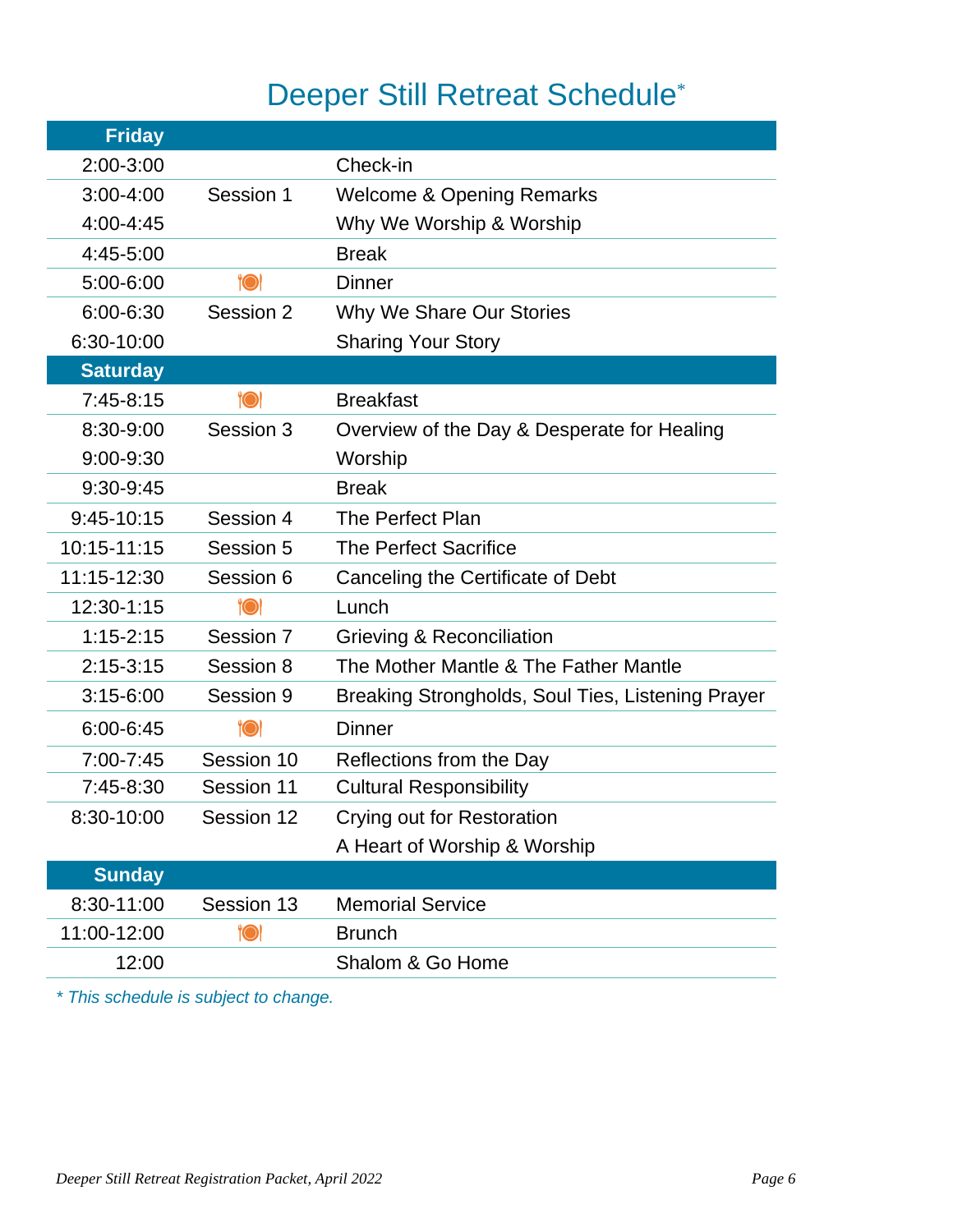### **Getting the Most from Your Retreat**

The name of our retreat, *Deeper Still,* was chosen because it describes the healing journey of many women and men. Those who come to this retreat have usually received some measure of healing but acknowledge that they are not yet completely free. We establish a safe environment where God's presence is strongly experienced through worship, prayer ministry and a loving community of Christian sisters and brothers. Within that context, we address core issues that are key to healing. This is an investment in yourself and in your relationship with God. We promise you – it will be worth it! Please read these guidelines in preparation for your retreat.

- 1. **Plan to be Focused** Be sure to place the retreat dates on your calendar and start planning now. Work to free up your time so that you can come to the retreat focused and without distractions. Your emotional and spiritual health is important. Make it a priority.
- 2. **Fear Not** As time for the retreat draws near, you will find that both your emotions and your defense mechanisms will begin to surface. This is not unusual, so don't get discouraged. **Do not talk yourself out of coming**. Just remember that your heart is being prepared for healing. Let your family/friends know that you may be more emotional during this time and that they need to extend you extra grace.
- 3. **Be Open** Be open and honest about your emotions. Emotional release is usually necessary for healing (tears, grief, anger, joy). These emotions will come easily for some, but not for others. Whatever your case, the Lord knows what you need emotionally, and He knows how to get you there.
- 4. **Respect Yourself & Others** Every person on this retreat will be on his or her own unique healing journey. We simply ask that you respect each other journey and that you be patient with yourself and others. Healing is a process. Do not compare yourself to others and do not jump ahead to the next issue or discussion. Each session will lay a foundation for the next.
- 5. **Stay Focused** Keep your focus on the abortion related issues. Although we will address some other related issues from your life, the wounds from abortion are foundational. As those wounds are healed, you will experience a new release for healing in other areas of your life.
- 6. **Keep it Confidential** It's vital that everyone is committed to Confidentiality for everyone present.
- 7. **Be Patient** It's okay to not feel completely resolved by the end of each session. Part of the healing process is to live with seasons of mystery. Every step you take will add up to a whole. Resting and waiting on God to move is also part of the process.
- 8. **Be at Peace** Peace, I leave you; My peace I give you; not as the world gives, do I give you. Let not your heart be troubled, neither let it be afraid. John 14:27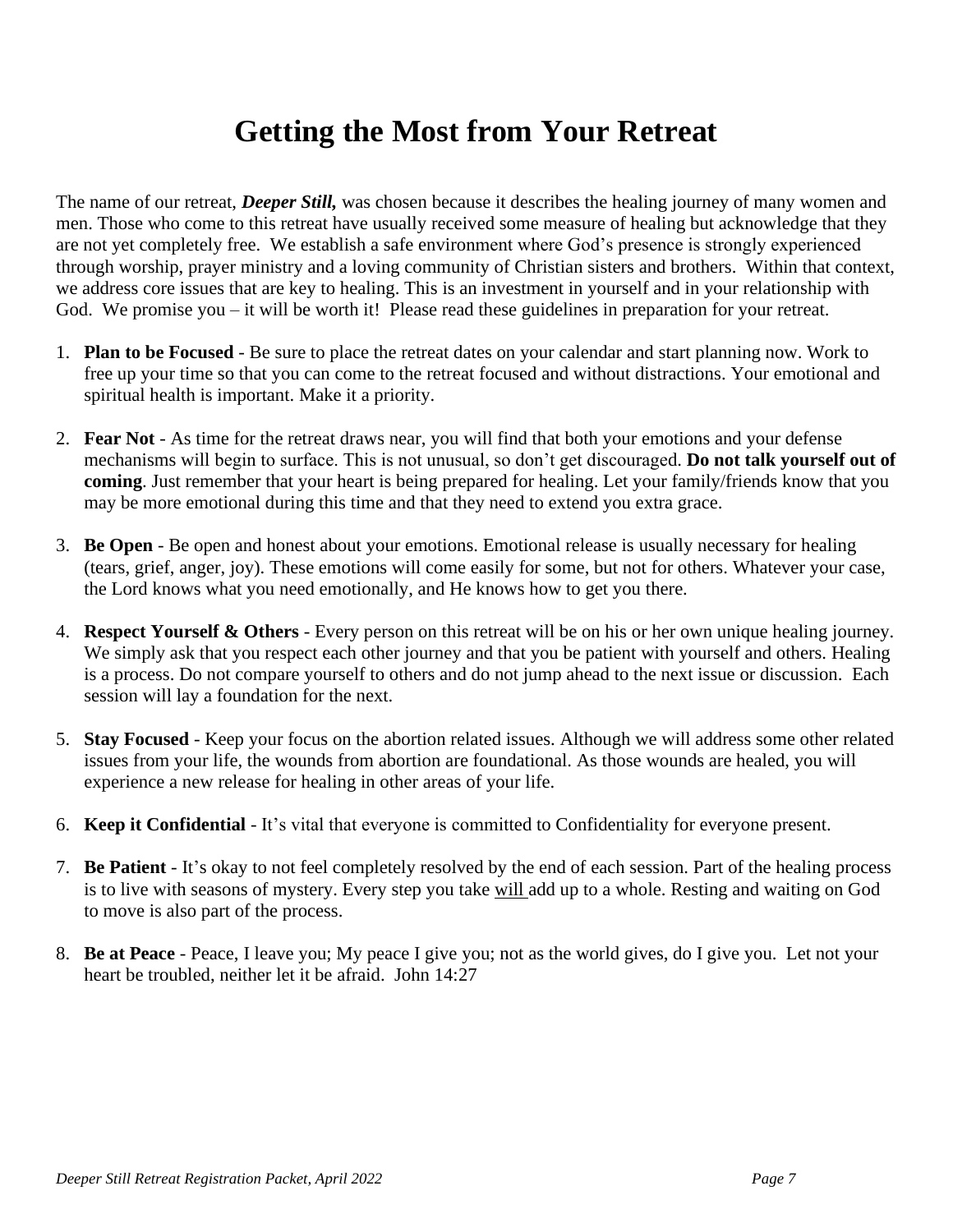Deeper Still Healing Covenant

Dear Lord,

Believing that you are the only way to life and healing and trusting that you desire me to be whole and free from my past choices and sins, I choose to enter this special healing covenant with you.

Lord, I hereby give you permission to do a deep and cleansing work in my life. I am saying "yes" to the healing path that you would design just for me.

Realizing that this journey may take me through painful places, I am asking for your precious grace and mercy to sustain me and give me courage. Please make your word alive to me and send the people I need a long the way for encouragement.

I thank you that your presence goes with me and that you will never leave me or forsake me.

**Signature** 

Date

You keep this document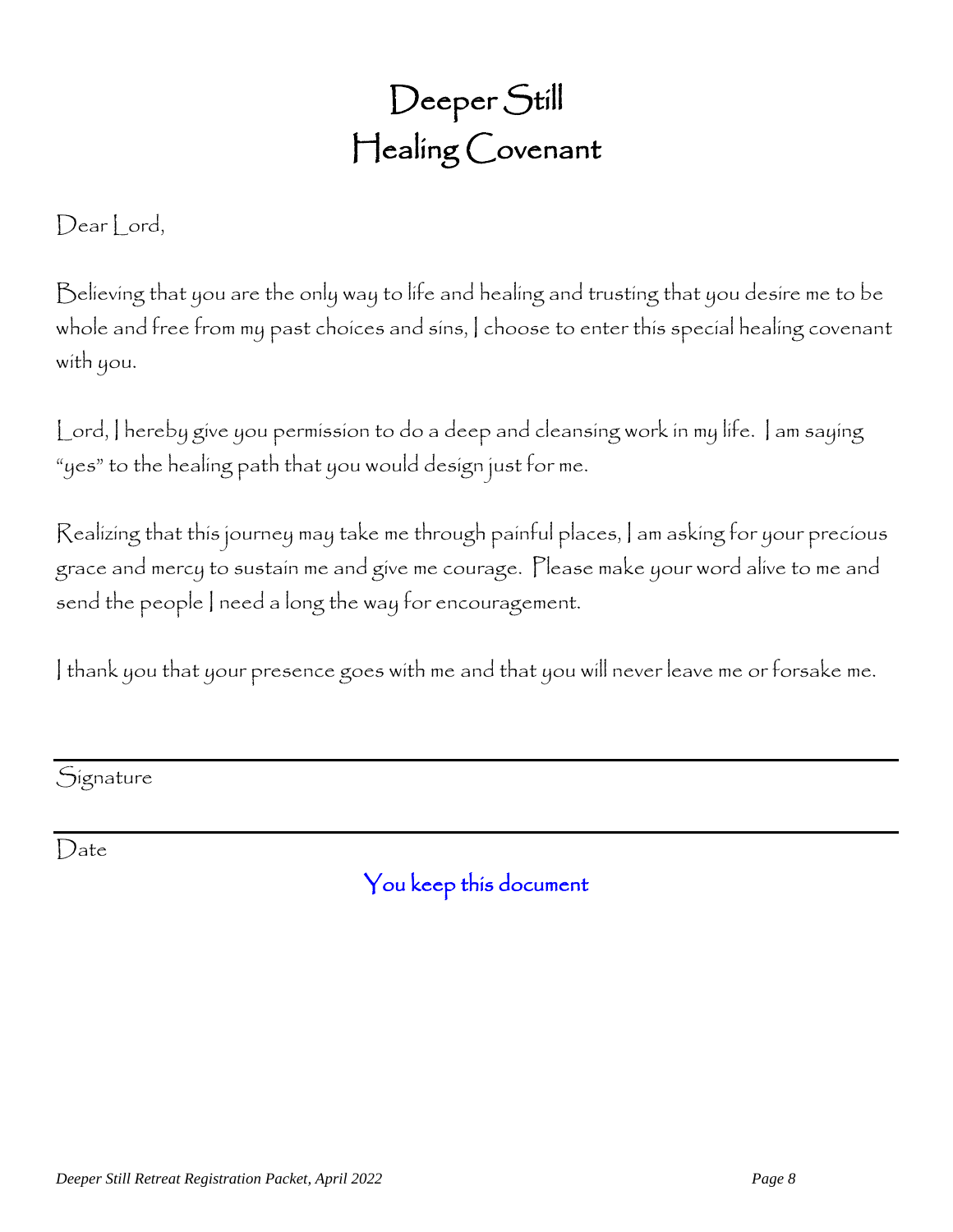#### *Deeper Still®* **Participant Release Agreement**

Deeper Still is a program including healing retreats for women and men who have undergone or participated in an abortion procedure (the "Program"). The Program is specifically designed to address the healing of emotional and spiritual wounds associated with abortion.

Deeper Still retreats are hosted by a team of volunteers ("Team Members") who have received para-professional training to assist attendees in the healing process within the context of the Program. Participation by attendees in Deeper Still retreats or any associated function(s) is not intended as a substitute for professional counseling and/or medical treatment.

By signing this agreement form, I freely and voluntarily agree with and understand the following statements to be true and I hereby agree to bind myself to such statements in consideration for the opportunity to participate as an attendee of an upcoming Deeper Still retreat.

- The Team Members are volunteers and not licensed professional counselors.
- The Team Members are not giving medical advice, making diagnoses, or providing licensed professional counseling.
- I will not hold Deeper Still, the Team Members, or other persons or entities directly associated with Deeper Still responsible for my actions or the actions of others made in response to any teaching, advice, ministry, or any other goods and/or services I may obtain at a Deeper Still function.
- I fully release Deeper Still, the Team Members and/or persons/entities directly associated with them from all liability whatsoever.
- I assume full personal responsibility for any financial obligation I undertake based on and/or in response to any teaching, advice, ministry, or any other goods and/or services I may obtain at a Deeper Still function.
- Information I give to any Team Member will remain confidential. There will be no sharing photos, or videos or me publicly or on social media without my permission. However, I also understand exceptions to such confidentiality include:
	- o any situation in which I communicate I am considering physically harming myself or another person,
	- o any situation in which I communicate another person is continuing to or has expressed his/her intent to physically harm me, and/or
	- o any situation in which a formal grievance is brought against Deeper Still, the Team Members and/or persons/entities directly associated with them.
	- o Any situation in which I communicate I am presently involved in illegal activity.
- I agree to honor the code of confidentiality of Deeper Still to not disclose personal information shared by other retreat participants without their permission.
- Any formal grievance brought against Deeper Still, the Team Members and/or persons/entities directly associated with them are to be decided under Tennessee law and, if litigation ensues, in Tennessee courts of law in the Eastern District of Tennessee—the state and federal courts in which are deemed a proper venue by the undersigned for any such action—wherein such courts, based on this agreement, shall have personal jurisdiction over the undersigned.
- If any part of this agreement is deemed void by a court of law, the other portions of the agreement will remain in full force and effect.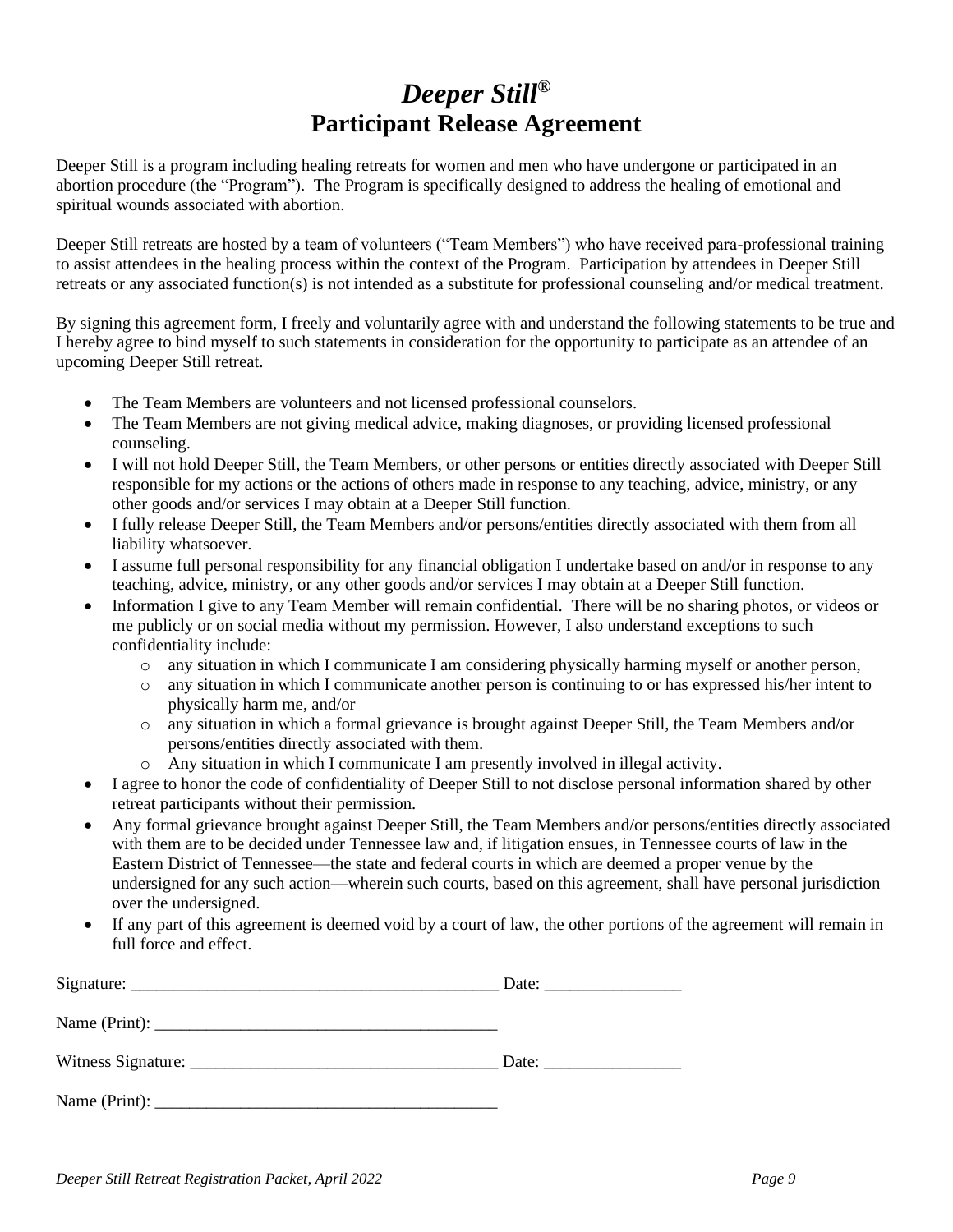## **Deeper Still Confidential Intake Form**

|                                                             |                                                                                                                                                                                                                                                                                                                                                                    | May we leave a message on your voice mail? $\Box$ Yes or $\Box$ No May we send you a text message? $\Box$ Yes or $\Box$ No |
|-------------------------------------------------------------|--------------------------------------------------------------------------------------------------------------------------------------------------------------------------------------------------------------------------------------------------------------------------------------------------------------------------------------------------------------------|----------------------------------------------------------------------------------------------------------------------------|
|                                                             |                                                                                                                                                                                                                                                                                                                                                                    |                                                                                                                            |
|                                                             | Do you prefer your confirmation packet to be mailed? $\Box$ or emailed $\Box$ (check one)                                                                                                                                                                                                                                                                          |                                                                                                                            |
|                                                             |                                                                                                                                                                                                                                                                                                                                                                    |                                                                                                                            |
|                                                             |                                                                                                                                                                                                                                                                                                                                                                    |                                                                                                                            |
|                                                             | Marital Status: OSingle, OMarried, OSeparated, ODivorced, OWidowed                                                                                                                                                                                                                                                                                                 |                                                                                                                            |
|                                                             |                                                                                                                                                                                                                                                                                                                                                                    |                                                                                                                            |
|                                                             |                                                                                                                                                                                                                                                                                                                                                                    | If married, does your husband or wife know about the abortion(s)? $\Box$ Yes or $\Box$ No If No, what has prevented        |
|                                                             | What has prompted you to seek healing from your abortion(s)? $\frac{1}{\frac{1}{1-\frac{1}{1-\frac{1}{1-\frac{1}{1-\frac{1}{1-\frac{1}{1-\frac{1}{1-\frac{1}{1-\frac{1}{1-\frac{1}{1-\frac{1}{1-\frac{1}{1-\frac{1}{1-\frac{1}{1-\frac{1}{1-\frac{1}{1-\frac{1}{1-\frac{1}{1-\frac{1}{1-\frac{1}{1-\frac{1}{1-\frac{1}{1-\frac{1}{1-\frac{1}{1-\frac{1}{1-\frac{1$ |                                                                                                                            |
|                                                             | On the journey to healing and freedom from your abortion(s), how would you rate your progress?<br>(1) being low (10) being high (circle one) $1 \t2 \t3 \t4 \t5 \t6 \t7 \t8 \t9 \t10$                                                                                                                                                                              |                                                                                                                            |
|                                                             | <u> 1989 - Johann Stoff, amerikansk politiker (* 1908)</u>                                                                                                                                                                                                                                                                                                         |                                                                                                                            |
|                                                             | To your knowledge, has anyone else in your family ever had an abortion? □ Yes or □ No                                                                                                                                                                                                                                                                              |                                                                                                                            |
|                                                             | Do any of your family members know about your abortion(s)? $\Box$ Yes or $\Box$ No                                                                                                                                                                                                                                                                                 |                                                                                                                            |
| Have you ever been sexually abused? $\Box$ Yes or $\Box$ No |                                                                                                                                                                                                                                                                                                                                                                    |                                                                                                                            |
|                                                             | To your knowledge, have you ever been ritually abused? $\Box$ Yes or $\Box$ No                                                                                                                                                                                                                                                                                     |                                                                                                                            |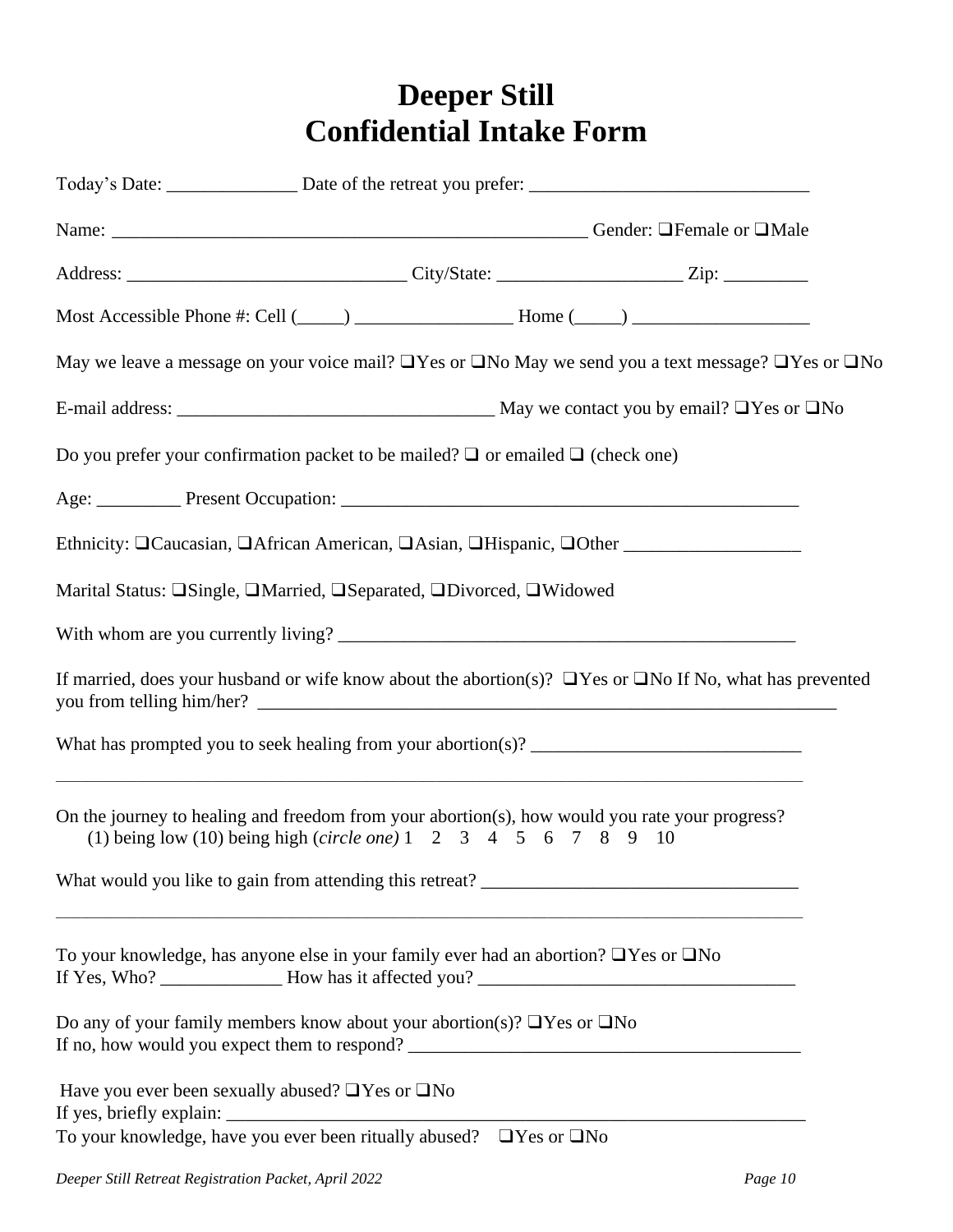Have you ever struggled with sexual identity confusion? (Understanding your femininity or masculinity, sexual identity, homosexual experiences, or desires, etc.) ❑Yes or ❑No Briefly explain: \_\_\_\_\_\_\_\_\_\_\_\_\_\_\_\_\_\_\_\_\_\_\_\_\_\_\_\_\_\_\_\_\_\_\_\_\_\_\_\_\_\_\_\_\_\_\_\_\_\_\_\_\_\_\_\_\_\_\_\_\_\_\_\_\_\_\_

Circle any of the symptoms or feelings that you may have experienced since your abortion:

| guilt                           | hopelessness       | self-hatred        |
|---------------------------------|--------------------|--------------------|
| shame                           | anxiety            | sexual problems    |
| fear                            | depressed          | helplessness       |
| emotionally "numb"              | anger              | headaches          |
| sad                             | suicidal ideas     | eating disorders   |
| change in relationships         | nightmares         | panic attacks      |
| low self-esteem                 | sleep disturbances | grief/loss         |
| marital stress                  | alcohol/drugs      | resentment         |
| loneliness                      | cutting yourself   | obsessive thoughts |
| infertility                     | crying spells      | accusing voices    |
| Any others not mentioned above: |                    |                    |

Have you ever been hospitalized to control any of these symptoms? If yes, please explain:

Are you currently under the care a professional therapists or counselor? ❑Yes or ❑No If yes, we recommend that you tell your counselor that you will be attending this retreat. If you would like us to share information about our retreat with your counselor, we would be happy to do so. Would you like to have your counselor contact us? ❑Yes or ❑No

\_\_\_\_\_\_\_\_\_\_\_\_\_\_\_\_\_\_\_\_\_\_\_\_\_\_\_\_\_\_\_\_\_\_\_\_\_\_\_\_\_\_\_\_\_\_\_\_\_\_\_\_\_\_\_\_\_\_\_\_\_\_\_\_\_\_\_\_\_\_\_\_\_\_\_\_\_\_\_\_\_\_

Are you currently taking any medication to control any of the above symptoms? ❑Yes or ❑No If yes, what are you taking?

Is there is anything about your medication protocol that we should know? Please explain:

If you are taking antipsychotic medications, we must have your commitment to take them as directed. I understand and commit to taking medication as directed by my doctor. Yes\_\_\_ (initial).

#### **PREGNANCY AND ABORTION HISTORY**

**For women:** How many pregnancies have you had? \_\_\_\_\_\_\_\_\_\_ How many abortions? \_\_\_\_\_\_\_\_

**For men**: How many abortions have you participated in or have knowledge of?

| 1st pregnancy:                                                                        | Carried to term Abortion                                | Miscarried Adoption |                      |
|---------------------------------------------------------------------------------------|---------------------------------------------------------|---------------------|----------------------|
|                                                                                       | Month Year Sex of baby (if known)                       |                     |                      |
|                                                                                       | How old were you? ________ Marital Status: ____________ |                     |                      |
| If abortion:                                                                          |                                                         |                     |                      |
| Type:                                                                                 | Medication/Chemical (pill) Suction $D & E$ Saline       |                     | <b>Partial Birth</b> |
|                                                                                       |                                                         |                     |                      |
|                                                                                       |                                                         |                     |                      |
| Were you in favor of the abortion?                                                    |                                                         |                     |                      |
| Did you feel pressured to choose abortion?                                            |                                                         |                     |                      |
| What was the outcome of your relationship with the father of that baby or the mother? |                                                         |                     |                      |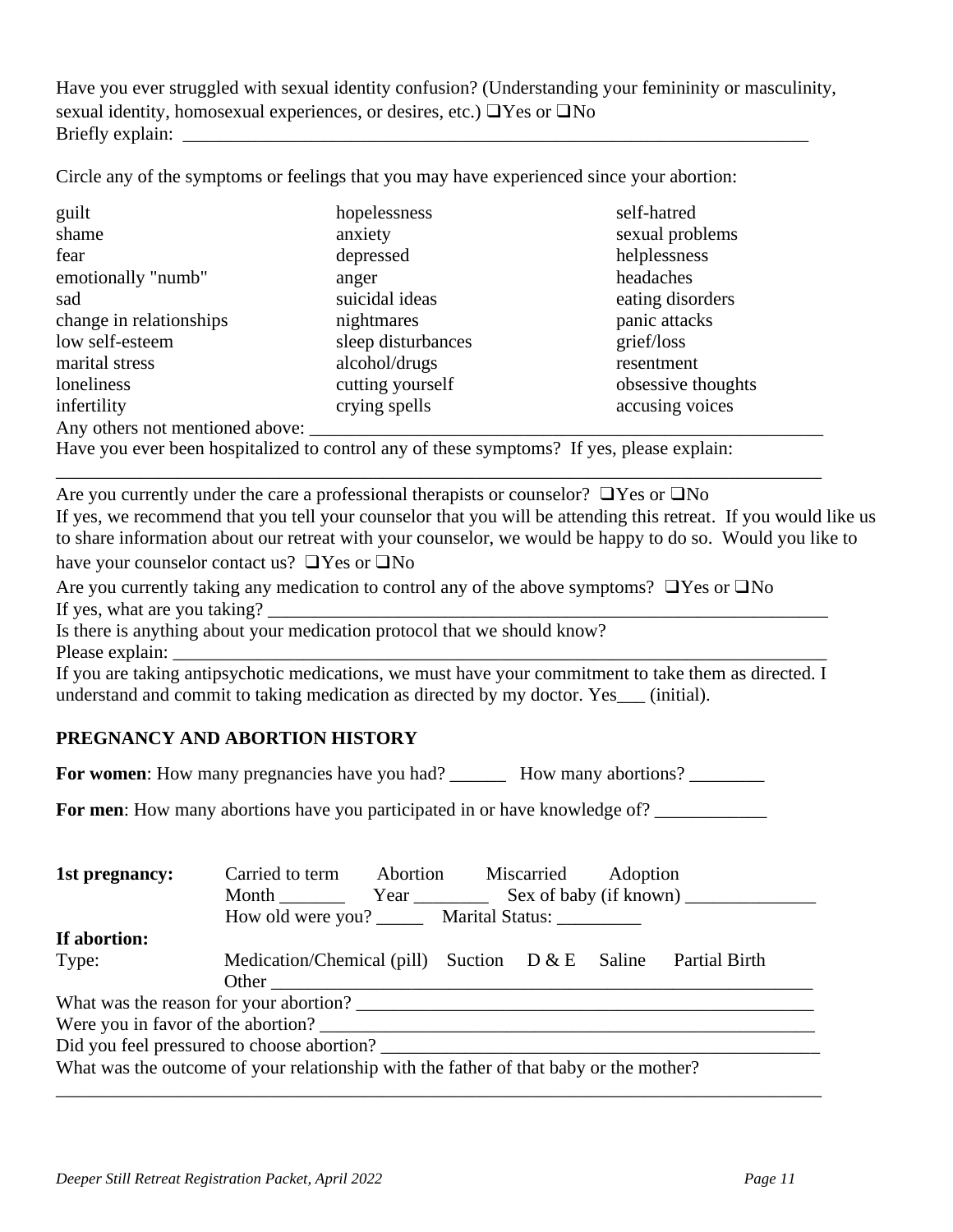| 2nd pregnancy: | Carried to term Abortion Miscarried Adoption<br>Month <u>Communication</u> Year Sex of baby (if known)   |
|----------------|----------------------------------------------------------------------------------------------------------|
|                | How old were you? ________ Marital Status: __________                                                    |
| If abortion:   | Medication/Chemical (pill) Suction $D & E$ Saline Partial Birth                                          |
| Type:          |                                                                                                          |
|                |                                                                                                          |
|                |                                                                                                          |
|                |                                                                                                          |
|                | What was the outcome of your relationship with the father of that baby or the mother?                    |
| 3rd pregnancy: | Carried to term Abortion Miscarried Adoption                                                             |
| If abortion:   | How old were you? __________ Marital Status: ___________                                                 |
|                | Medication/Chemical (pill) Suction $D & E$ Saline Partial Birth                                          |
| Type:          |                                                                                                          |
|                |                                                                                                          |
|                |                                                                                                          |
|                |                                                                                                          |
|                | What was the outcome of your relationship with the father of that baby or the mother?                    |
| 4th pregnancy: | Carried to term Abortion Miscarried Adoption                                                             |
|                | How old were you? ________ Marital Status: ___________                                                   |
| If abortion:   |                                                                                                          |
| Type:          | Medication/Chemical (pill) Suction $D & E$ Saline Partial Birth                                          |
|                |                                                                                                          |
|                | Were you in favor of the abortion?                                                                       |
|                | Did you feel pressured to choose abortion?                                                               |
|                | What was the outcome of your relationship with the father of that baby or the mother?                    |
| 5th pregnancy: | Carried to term Abortion Miscarried<br>Adoption<br>How old were you? ________ Marital Status: __________ |
| If abortion:   |                                                                                                          |
| Type:          | Medication/Chemical (pill) Suction $D & E$ Saline Partial Birth<br>Other                                 |
|                |                                                                                                          |
|                |                                                                                                          |
|                |                                                                                                          |
|                | What was the outcome of your relationship with the father of that baby or the mother?                    |
|                |                                                                                                          |

\* **If any other abortions please write information on the back of this form.**